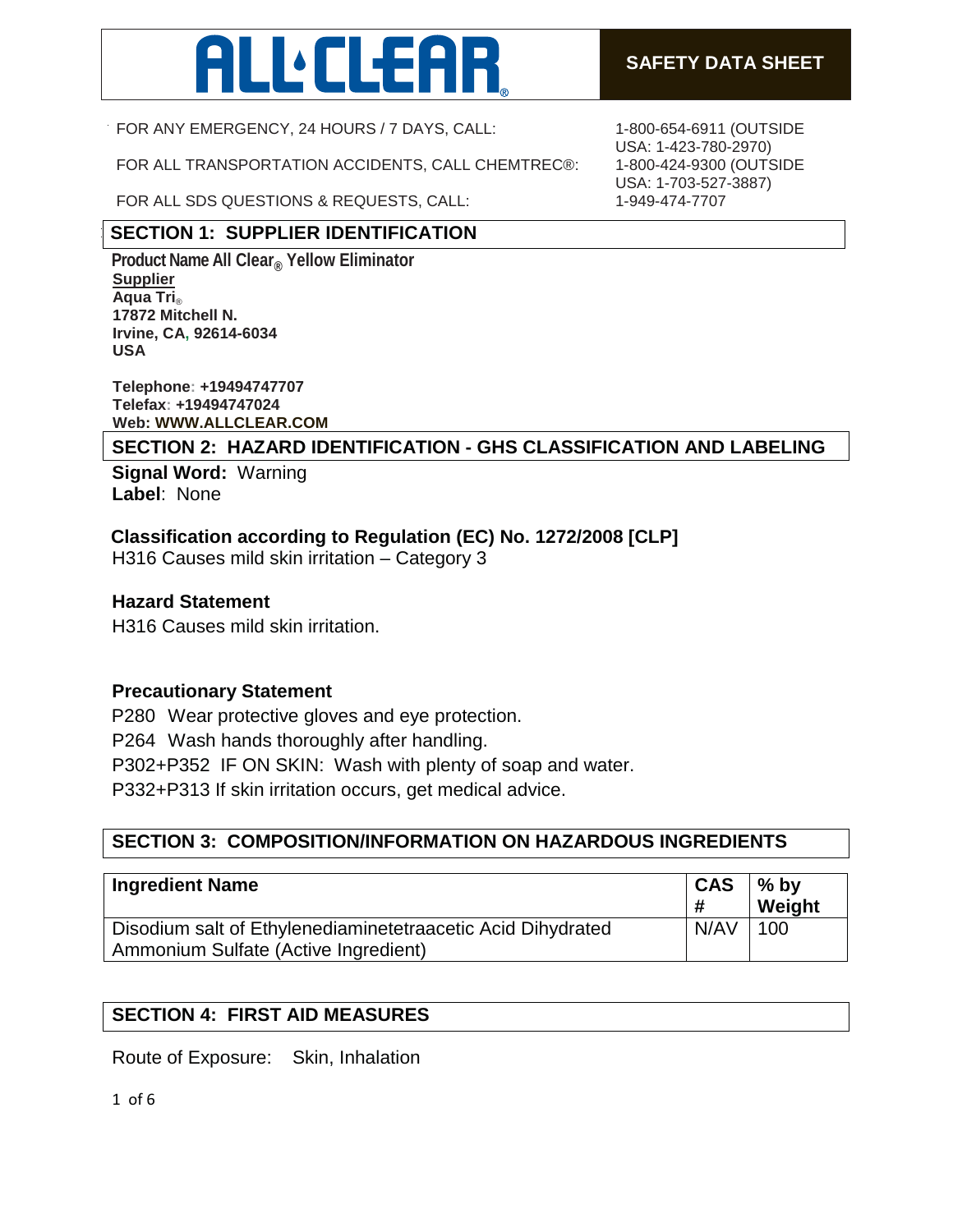# **SAFETY DATA SHEET YELLOW SAFETY DATA SHEET**

# **ALWAYS HAVE PLENTY OF WATER AVAILABLE FOR FIRST AID.**

- **Skin:** Immediately flush skin with plenty of water for at least 15 minutes. Wash with soap and water.
- **Eyes:** Immediately flush with plenty of water for at least 15 minutes; ensure water flushing of entire surface of eye and lid. Obtain medical attention at once.
- **Inhalation:** Remove to fresh air
- **Ingestion:** Do not induce vomiting Rinse mouth with water. Obtain immediate medical attention. Never give anything by mouth to an unconscious person.

Remove contaminated clothing promptly. Launder clothing before re-use; discard shoes.

#### **SECTION 5: Fire-Fighting Measures**

| <b>Flash Point:</b>          | Will not catch fire.                                                                                                                                                                                                                                              |
|------------------------------|-------------------------------------------------------------------------------------------------------------------------------------------------------------------------------------------------------------------------------------------------------------------|
| <b>Flammable Limits:</b>     | Not Applicable                                                                                                                                                                                                                                                    |
| <b>Extinguishing Media:</b>  | Carbon dioxide, foam, dry chemical                                                                                                                                                                                                                                |
|                              | <b>Special Fire Fighting Procedures:</b> Wear self-contained breathing apparatus with full<br>face piece, operated in pressure demand or other positive<br>pressure mode.                                                                                         |
| <b>Unusual Fire Hazards:</b> | At temperatures above 450°F, material decomposes with<br>the evolution of ammonia and sulfur trioxide. If accidentally<br>mixed with oxidizers like potassium chlorate, potassium<br>nitrate or potassium nitrite, there is an explosive hazard<br>during a fire. |

#### **SECTION 6: ACCIDENTAL RELEASE MEASURES**

**Spill:** Use appropriate protective equipment. Dike to contain spill, cover with inert absorbent material, sweep up and place in a suitable container. Ventilate, if spilled in an enclosed area. Flush area well with water. Keep spills and cleaning run-off out of municipal sewers and open bodies of water.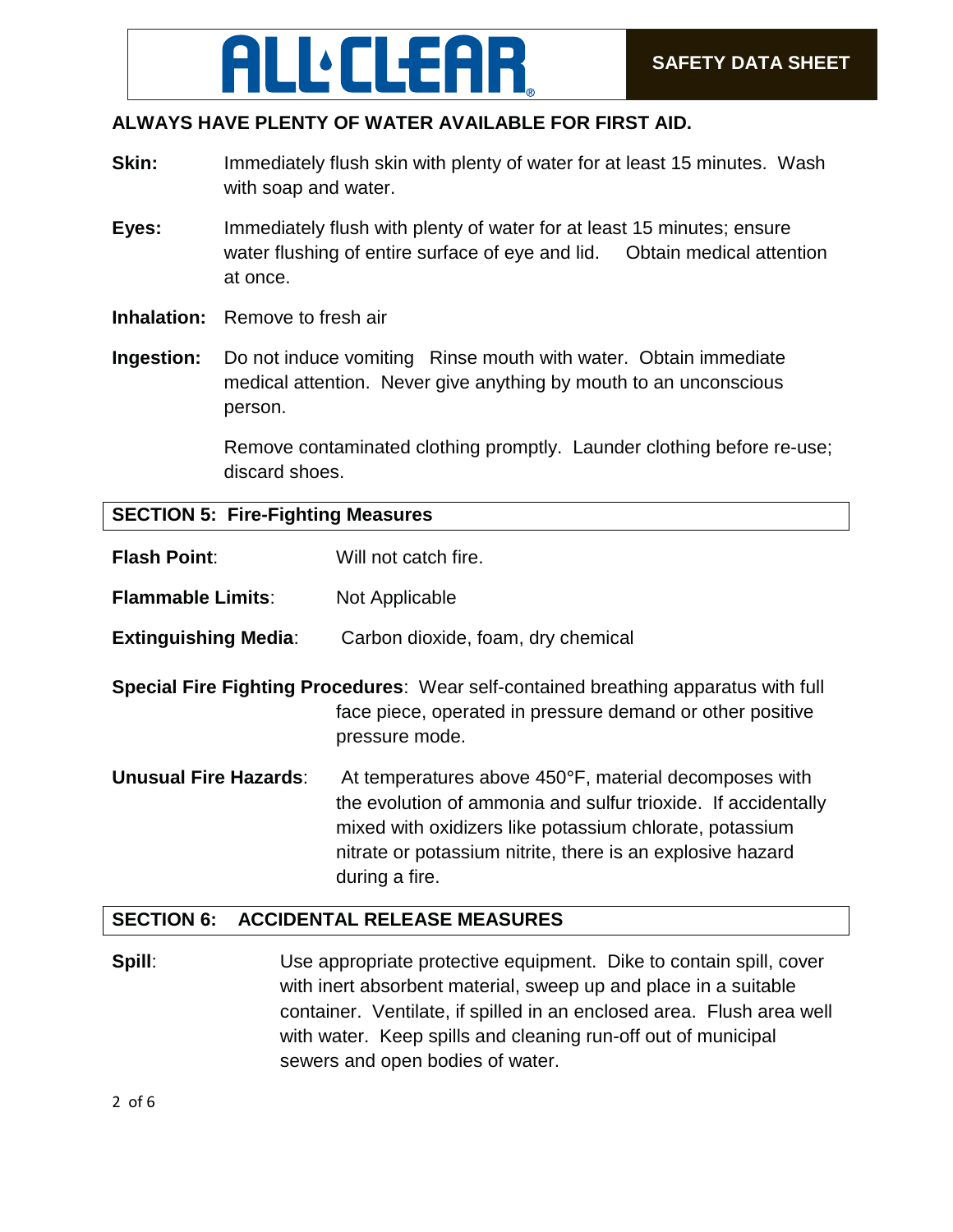

**Waste Disposal:** Dispose of collected material in compliance with local, state and federal regulations.

# **SECTION 7: STORAGE AND HANDLING**

**Precautions:** Keep container tightly closed. Store in a cool, dry location.

## **SECTION 8: EXPOSURE CONTROLS/PERSONAL PROTECTION**

|                              | Respiratory Protection: NIOSH approved respirator for dusts                                                     |
|------------------------------|-----------------------------------------------------------------------------------------------------------------|
| <b>Ventilation:</b>          | Normally used outdoors                                                                                          |
| <b>Protective Gloves:</b>    | Impervious Rubber Gloves for prolonged or repeated<br>exposure.                                                 |
| <b>Eye Protection:</b>       | Chemical goggles or safety glasses. Do not wear contact<br>lenses.                                              |
| <b>Protective Equipment:</b> | Protective clothing to prevent skin contact.<br>Safety shower recommended in all storage and handling<br>areas. |
| Evnocuro Limite:             |                                                                                                                 |

#### **Exposure Limits:**

| <b>Component/CAS#</b> | nencv | Limits |
|-----------------------|-------|--------|
| None                  |       |        |

### **SECTION 9: PHYSICAL AND CHEMICAL PROPERTIES**

3 of 6 **Appearance:** Granular/powder, light blue/white **Odor:** Bland **pH:** >4.8 (5% solution @ 25°F) **Melting Point/Freezing Point:** Not applicable **Flash Point:** Will not catch fire **Volatility/vol (%):** Nil **Evaporation Rate**: Water **Flammability (solid, gas):** Not applicable **Upper/lower Flammability or Explosive Limits:** Not available **Vapor Pressure:** Negligible **Vapor Density (Air=1):** Not Applicable **Relative Density:** Not Available **Solubility(ies):** Appreciable **Partition coefficient: n-octanol/water:** Not available **Auto-ignition Temperature:** Not available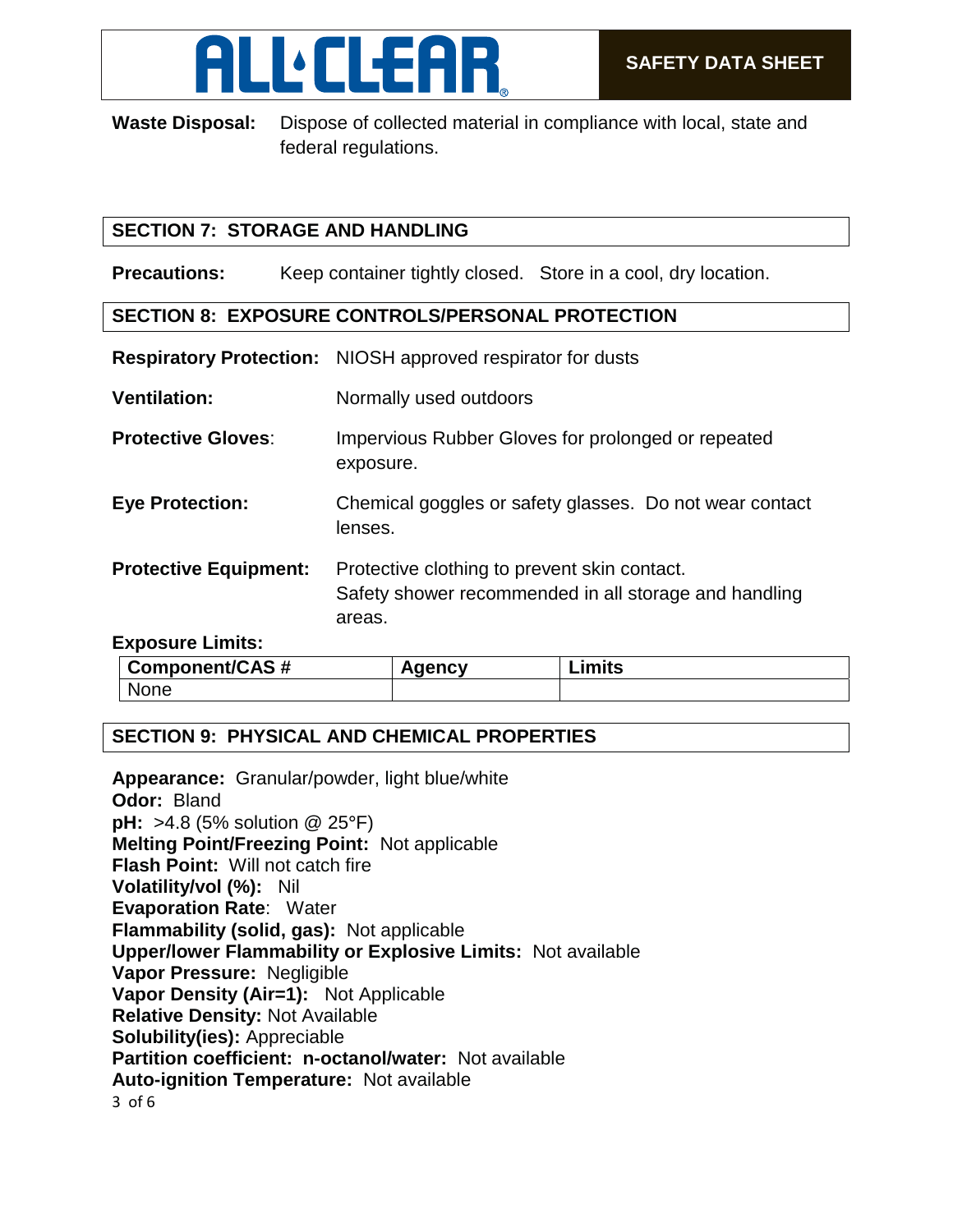

**Decomposition temperature:** Not available **Viscosity:** Not Applicable **Volatile Organic Compounds:** None **Specific Gravity (H20 = 1):** Not available

### **SECTION 10: STABILITY AND REACTIVITY**

**Chemical Stability:** Stable

**Conditions to Avoid:** Material decomposes at temperatures above 450°F.

**Incompatible Materials:** Mixing with strong caustic will cause evolution of ammonia. Violent reaction occurs when mixed with concentrated chlorine or bromine compounds.

**Hazardous Decomposition Products:** Evolution of ammonia and sulfur trioxide at temperatures above 450°F.

# **Hazardous Polymerization:** Will not occur.

# **SECTION 11: TOXICOLOGICAL INFORMATION**

Toxicological effects of this product mixture have not been tested.

Product Information – Principle Routes of Exposure

| Inhalation | May cause coughing, irritation of nose and throat. |
|------------|----------------------------------------------------|
|            |                                                    |

- Eye Contact May cause irritation
- Skin Contact May cause irritation

Ingestion May be irritating to mouth, throat and stomach.

# **Relevant Hazard Class Information**

4 of 6 Irritation **I**rritating to skin Corrosivity **None known** Sensitization None known Repeated Dose Toxicity None known Carcinogenicity None known Mutagenicity None known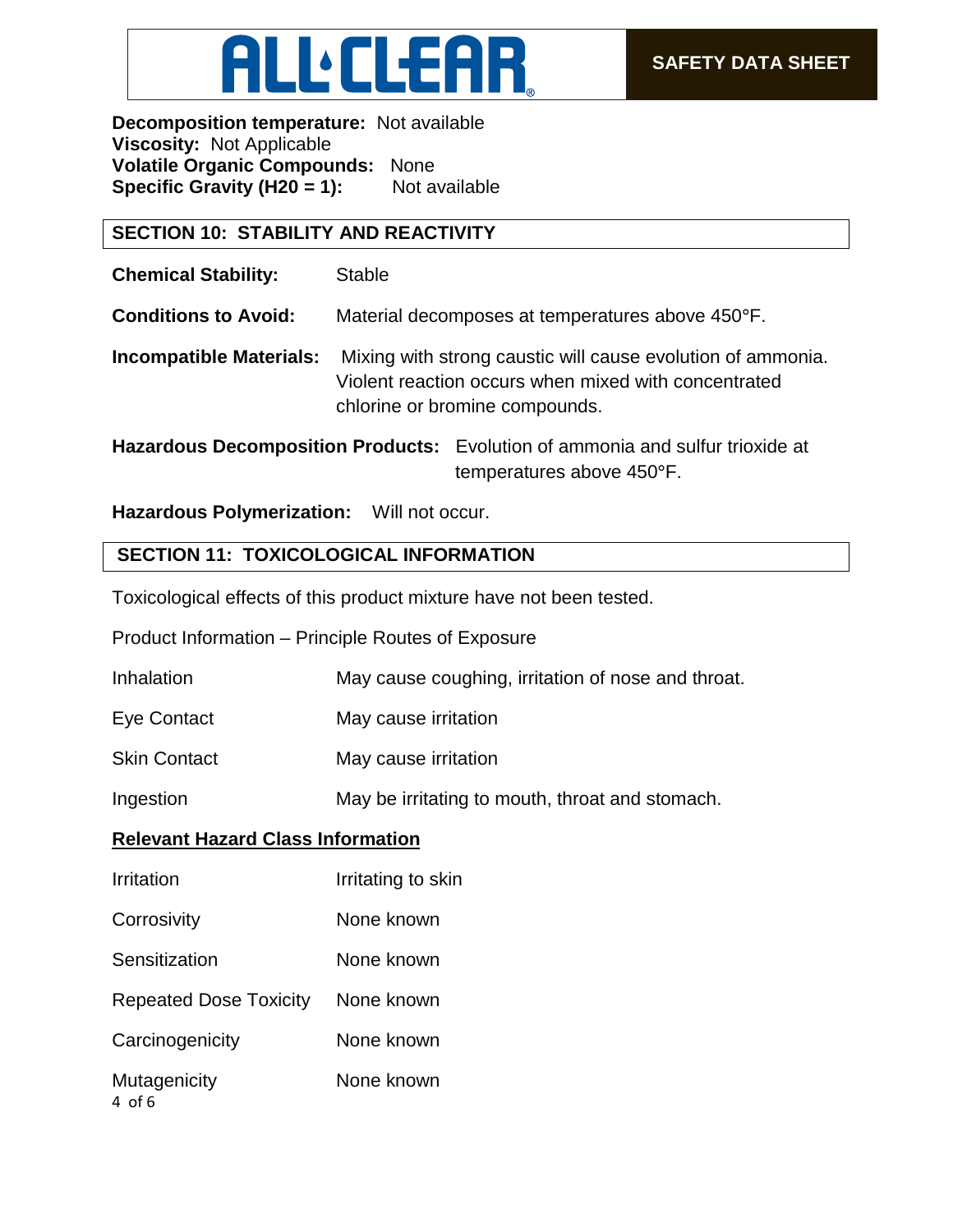

Toxicity to Reproduction None known

# **SECTION 12: ECOLOGICAL INFORMATION**

Ecological effects of this product mixture have not been tested.

## **SECTION 13: DISPOSAL CONSIDERATIONS**

**Waste Disposal:** Waste must be disposed of in accordance with federal, state and local environmental control regulations.

### **SECTION 14: TRANSPORT INFORMATION**

UN NUMBER: Not Regulated

DOT SHIPPING NAME: Not Regulated

REPORTABLE QUANTITY (RQ): Not Regulated

# **SECTION 15: REGULATORY INFORMATION**

SARA Sec. 313 Reportable Ingredients - None CERCLA: Reportable Quantity = None SARA Sec. 302 (EHS): TPQ = None TSCA 8(b): Yes WHMIS Classification: Not available State Right to Know Laws (Reportable Chemicals): None

Sara Title III Hazard Classifications:

| Acute:             | No |
|--------------------|----|
| Chronic:           | No |
| Fire:              | No |
| Pressure:          | No |
| Reactivity:        | No |
| Other Information: |    |

HMIS RATING:

Health:2 Flammability 0 Reactivity: 0 Personal Protection: A